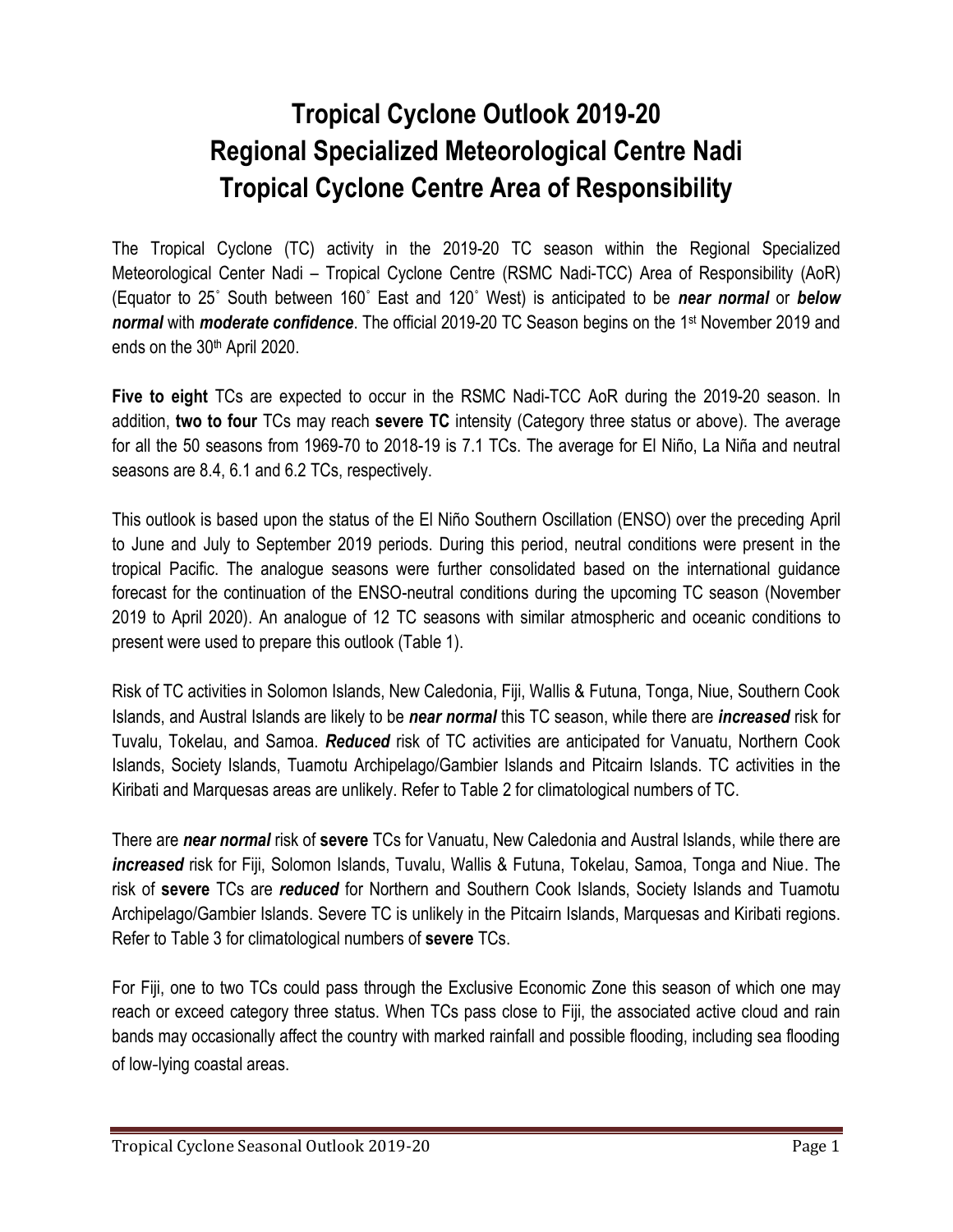Historical records show that TCs have occasionally formed in our region outside the official TC Season, including May, June, July, September and October. Because of this, it is critical that all communities remain alert and prepared at all times. The peak period for TC activities in the RSMC Nadi-TCC AoR is usually from January to March.

| <b>Seasons</b>          | <b>TC Occurrence</b> | Severe TCs (Cat 3-5) |
|-------------------------|----------------------|----------------------|
|                         | (RSMC Nadi-TCC AoR)  | (RSMC Nadi-TCC AoR)  |
| 1978-79                 | 6                    | $\overline{2}$       |
| 1980-81                 | 12                   | 4                    |
| 1981-82                 | $6\phantom{1}6$      | 5                    |
| 1989-90                 | 7                    | $\overline{2}$       |
| 1990-91                 | $\overline{2}$       | 1                    |
| 1992-93                 | 10                   | $6\phantom{1}6$      |
| 1993-94                 | 5                    | $\overline{4}$       |
| 1996-97                 | 11                   | 6                    |
| 2001-02                 | 5                    | $\overline{2}$       |
| 2003-04                 | 3                    | $\overline{2}$       |
| 2012-13                 | 5                    | $\overline{4}$       |
| 2013-14                 | 6                    | $\overline{2}$       |
| <b>Average (Median)</b> | 6.5(6)               | 3.3(3)               |

## **Table 1: Analogue Years for 2019-20 Season**

**Table 2: TC occurrence risks during 2019-20 season in comparison to climatology**

| <b>Country</b>               | Climatology | Analogue<br><b>Seasons</b> | <b>Risk</b>   |
|------------------------------|-------------|----------------------------|---------------|
| <b>Solomon Islands</b>       | 1.7         | 1.8                        | <b>Normal</b> |
| Vanuatu                      | 1.9         | 1.2                        | Reduced       |
| <b>New Caledonia</b>         | 2.8         | 2.7                        | Normal        |
| Fiji                         | 2.1         | 1.9                        | Normal        |
| <b>Tuvalu</b>                | 0.4         | 0.6                        | Increased     |
| <b>Wallis &amp; Futuna</b>   | 0.5         | 0.6                        | Normal        |
| <b>Tokelau</b>               | 0.1         | 0.2                        | Increased     |
| <b>Samoa</b>                 | 0.3         | 0.4                        | Increased     |
| Tonga                        | 1.7         | 1.8                        | Normal        |
| <b>Niue</b>                  | 0.6         | 0.6                        | Normal        |
| <b>Northern Cook Islands</b> | 0.5         | 0.3                        | Reduced       |
| <b>Southern Cook Islands</b> | 1           | 1.1                        | Normal        |
| <b>Society Islands</b>       | 0.5         | 0.2                        | Reduced       |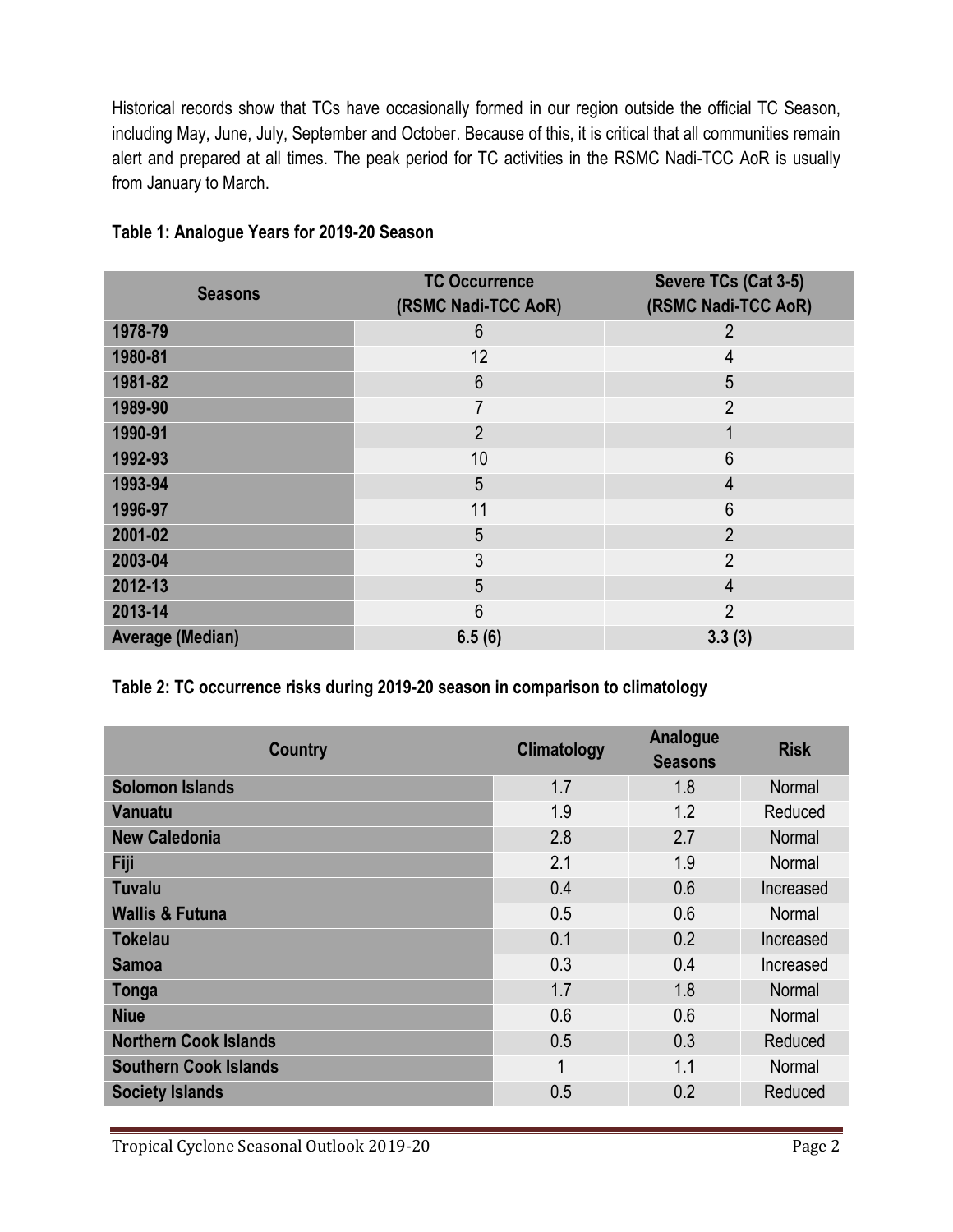| <b>Austral Islands</b>                     | 0.6 | 0.5 | Normal   |
|--------------------------------------------|-----|-----|----------|
| <b>Tuamotu Archipelago/Gambier Islands</b> | 0.4 | 0.1 | Reduced  |
| <b>Pitcairn Islands</b>                    | 0.1 |     | Reduced  |
| <b>Marquesas</b>                           |     | 0   | Unlikely |
| Kiribati                                   |     |     | Unlikely |

**Table 3: Severe TC (Cat 3-5) risks during 2019-20 season in comparison to climatology**

| <b>Country</b>                             | Climatology    | Analogue<br><b>Seasons</b> | <b>Risk</b>     |
|--------------------------------------------|----------------|----------------------------|-----------------|
| <b>Solomon Islands</b>                     | 0.6            | 0.8                        | Increased       |
| Vanuatu                                    | 0.9            | 0.8                        | Normal          |
| <b>New Caledonia</b>                       | 1.3            | 1.4                        | Normal          |
| Fiji                                       | 0.8            | 1                          | Increased       |
| <b>Tuvalu</b>                              | 0.1            | 0.2                        | Increased       |
| <b>Wallis &amp; Futuna</b>                 | 0.2            | 0.4                        | Increased       |
| <b>Tokelau</b>                             | 0.1            | 0.2                        | Increased       |
| <b>Samoa</b>                               | 0.1            | 0.3                        | Increased       |
| Tonga                                      | 0.5            | 0.7                        | Increased       |
| <b>Niue</b>                                | 0.2            | 0.3                        | Increased       |
| <b>Northern Cook Islands</b>               | 0.2            | 0.1                        | Reduced         |
| <b>Southern Cook Islands</b>               | 0.4            | 0.3                        | Reduced         |
| <b>Society Islands</b>                     | 0.2            | 0.1                        | Reduced         |
| <b>Austral Islands</b>                     | 0.2            | 0.2                        | Normal          |
| <b>Tuamotu Archipelago/Gambier Islands</b> | 0.1            | $\mathbf{0}$               | Reduced         |
| <b>Pitcairn Islands</b>                    | $\overline{0}$ | 0                          | Unlikely        |
| <b>Marquesas</b>                           | $\overline{0}$ | 0                          | Unlikely        |
| <b>Kiribati</b>                            | $\overline{0}$ | 0                          | <b>Unlikely</b> |

In summary, based on the historical TC data, the predictions for the 2019-20 TC season are as follows:

- *Near normal* or *below normal* TC occurrence is anticipated in the RSMC Nadi-TCC AoR in the 2019-20 season;
- **Five to eight** TCs are expected to occur in the RSMC Nadi-TCC AoR;
- **Two to four** TCs may reach category three status or higher (severe TC);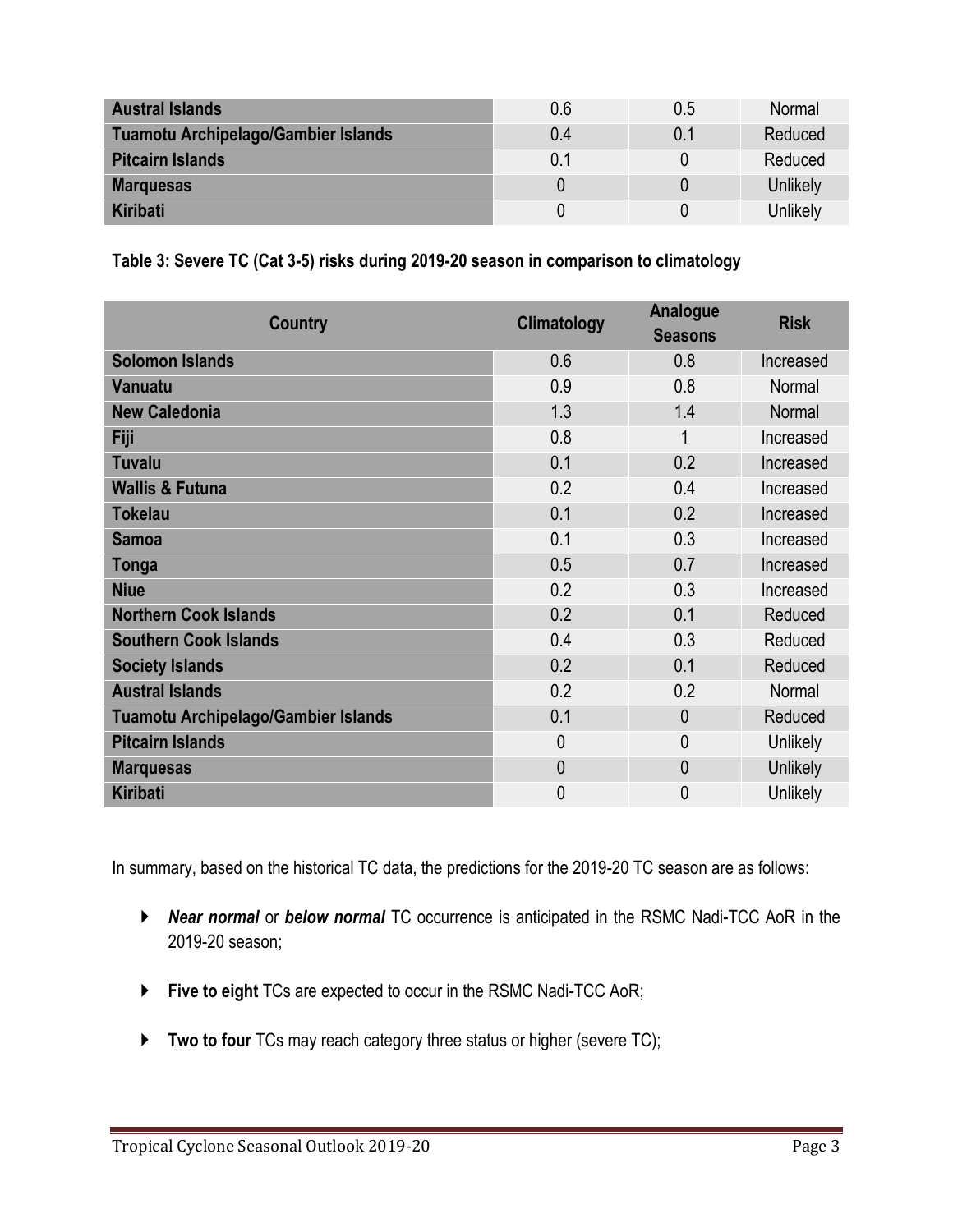- *Normal* TC activities are expected for Solomon Islands, New Caledonia, Fiji, Wallis & Futuna, Tonga, Niue, Southern Cook Islands and Austral Islands;
- *Increased* TC risk are likely for Tuvalu, Tokelau and Samoa;
- There are *reduced* risk for TC activities in Vanuatu, Northern Cook Islands, Society Islands, Tuamotu Archipelago/Gambier Islands and Pitcairn Islands;
- TC activity in the Kiribati region and Marquesas areas are *unlikely*;
- There are *normal* risk of **severe** TCs for Vanuatu, New Caledonia and Austral Islands;
- There are *increased* risk of **severe** TCs for Solomon Islands, Fiji, Tuvalu, Wallis & Futuna, Tokelau, Samoa, Tonga and Niue;
- *Reduced* risk of severe TCs are anticipated for Northern and Southern Cook Islands, Society Islands and Tuamotu Archipelago/Gambier Islands;
- Severe TCs are *unlikely* in the Pitcairn Islands, Marquesas and Kiribati region;
- Non-TCs or Tropical Depressions have and can still cause loss of lives and severe damages to properties.

It should be noted that the information provided are only to be used as guidance and the given range of TC numbers is indicative only. It is expected that the total number of TCs could be in the vicinity of the listed values, and not necessarily within the given range. The values are the most likely number of TCs based on statistical and scientific evidence, including the influences by regional and global weather and climate variability drivers and indices.

All communities should remain alert and prepared throughout the 2019-20 TC season and take heed of TC alerts, warnings and advisories seriously whenever it is issued to reduce the effects on life and property.

*Issued by: The Director Fiji Meteorological Service 11th October, 2019*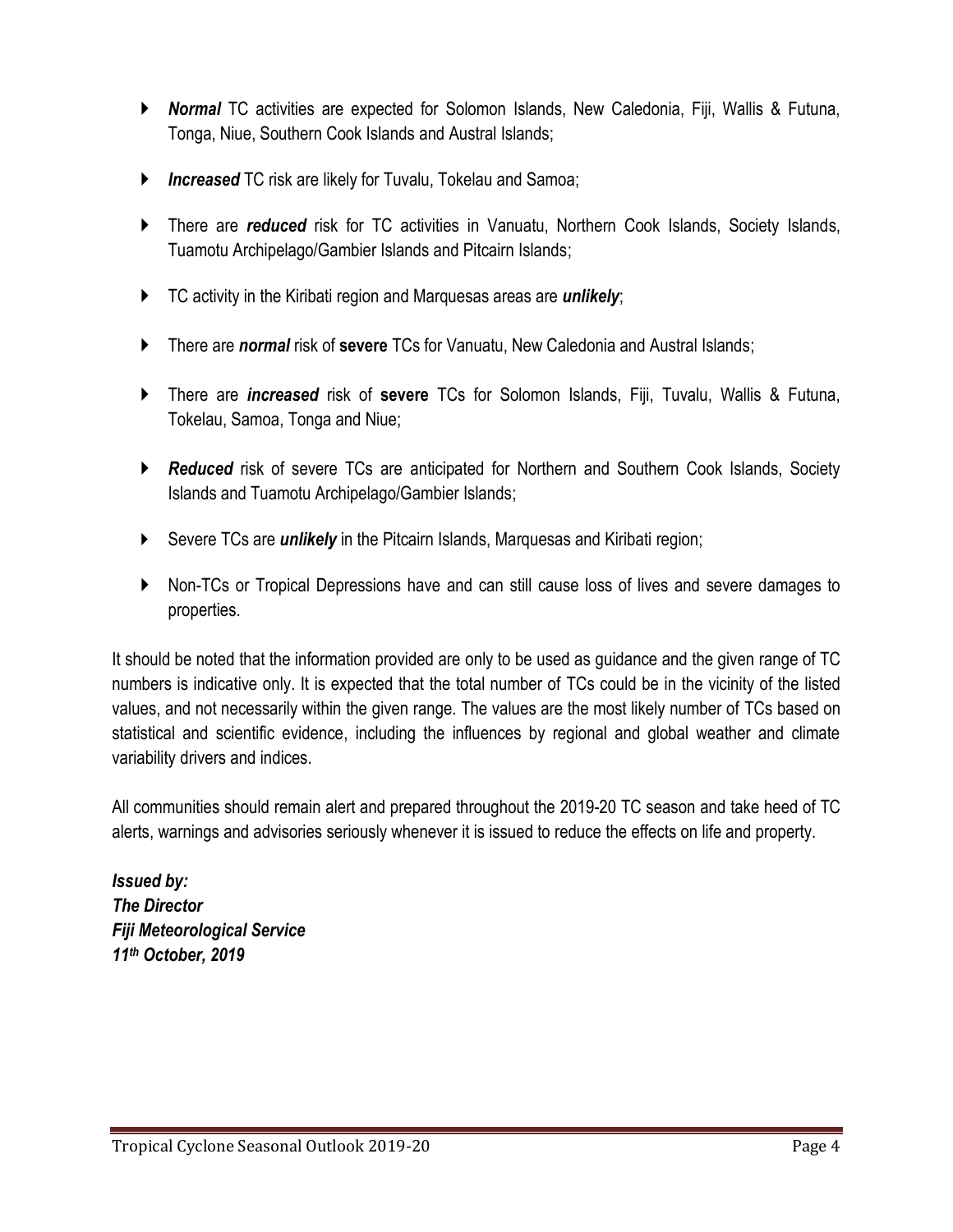

*Figure 1: Predicted number of tropical cyclones in RSMC-Nadi's AoR for the 2019\_20 TC season.*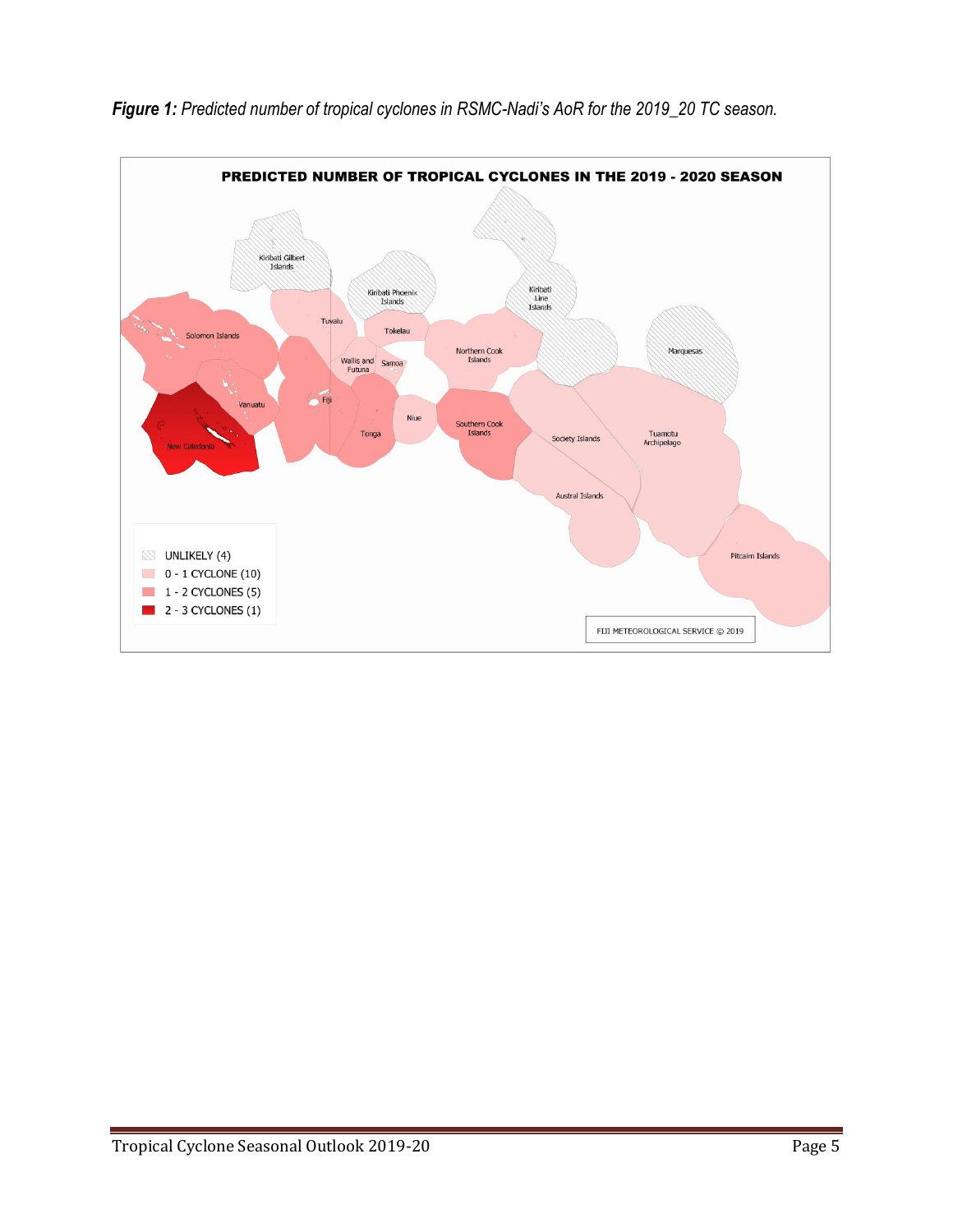

*Figure 2: Predicted number of severe tropical cyclones in RSMC-Nadi's AoR for the 2019\_20 TC season.*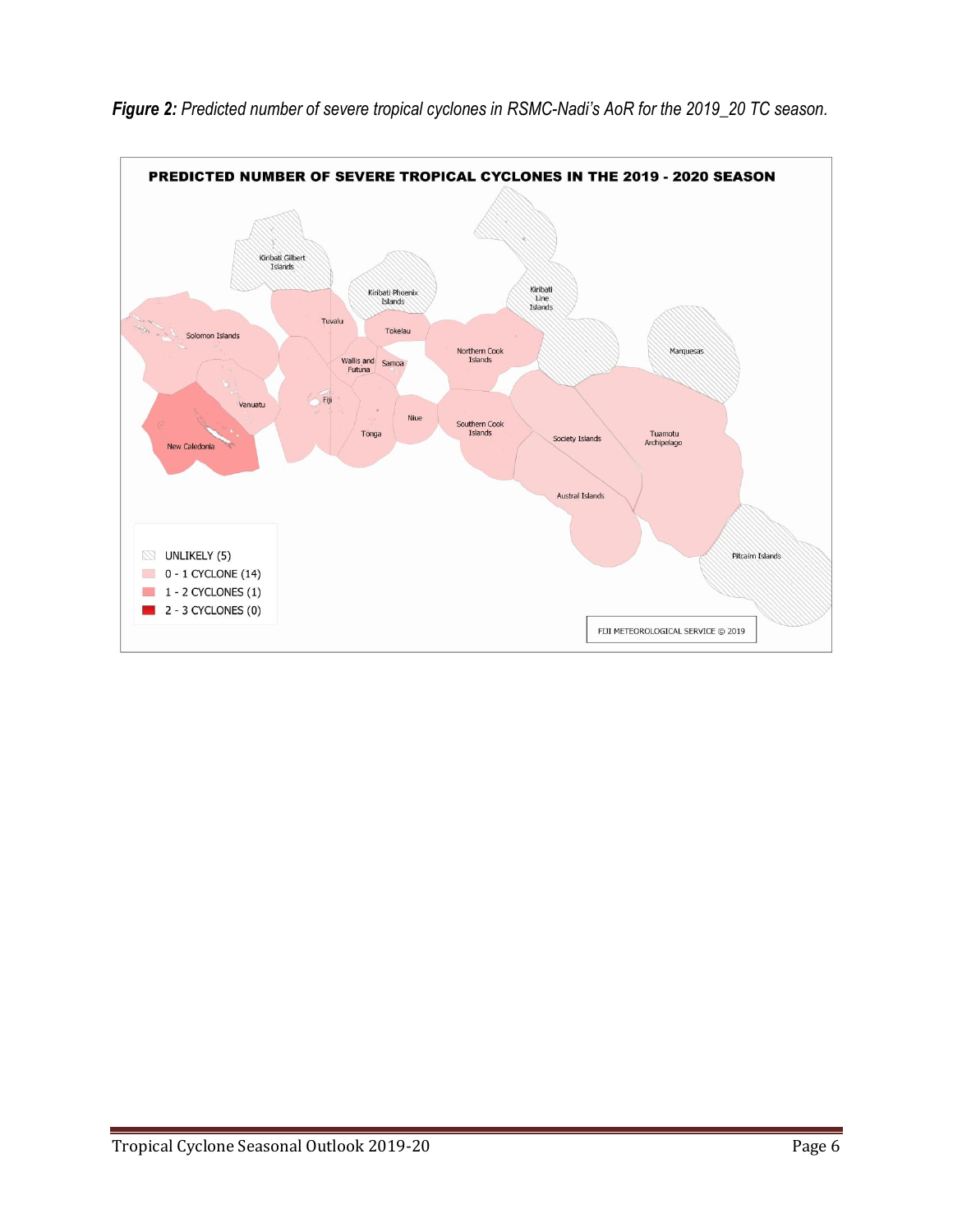

## *Figure 3: Tropical cyclone risk during the 2019\_20 TC season in comparison to climatology.*